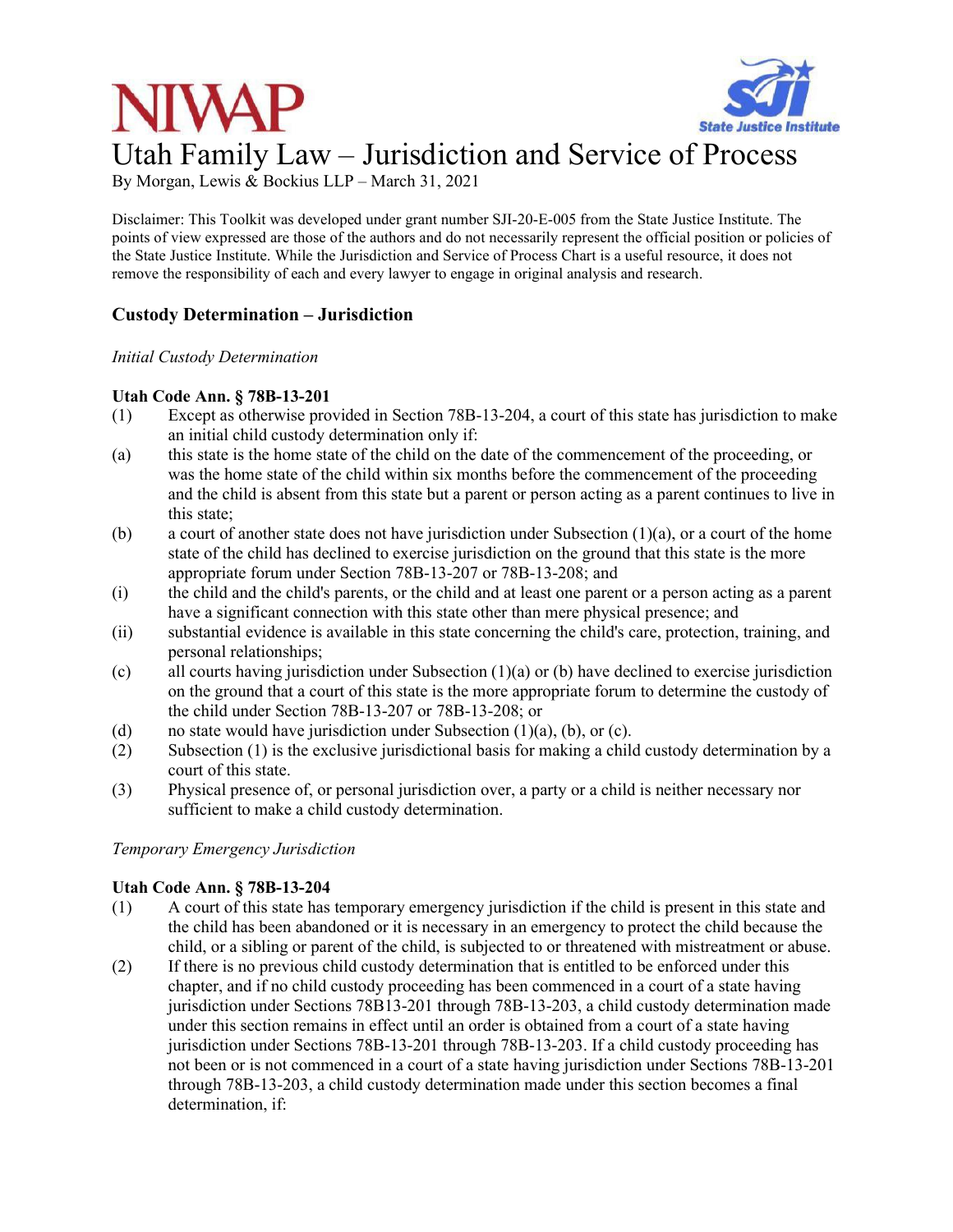



- (a) it so provides; and
- (b) this state becomes the home state of the child.
- (3) If there is a previous child custody determination that is entitled to be enforced under this chapter, or a child custody proceeding has been commenced in a court of a state having jurisdiction under Sections 78B-13201 through 78B-13-203, any order issued by a court of this state under this section shall specify in the order a period of time which the court considers adequate to allow the person seeking an order to obtain an order from the state having jurisdiction under Sections 78B-13-201 through 78B-13-203. The order issued in this state remains in effect until an order is obtained from the other state within the period specified or the period expires.
- (4) A court of this state that has been asked to make a child custody determination under this section, upon being informed that a child custody proceeding has been commenced, or a child custody determination has been made, by a court of a state having jurisdiction under Sections 78B-13-201 through 78B-13-203, shall immediately communicate with the other court. A court of this state that is exercising jurisdiction pursuant to Sections 78B13¬201 through 78B-13-203, upon being informed that a child custody proceeding has been commenced, or a child custody determination has been made by a court of another state under a statute similar to this section shall immediately communicate with the court of that state. The purpose of the communication is to resolve the emergency, protect the safety of the parties and the child, and determine a period for the duration of the temporary order.

# **Custody Determination – Service/Notification Requirements**

## **Utah Code Ann. § 78B-13-018**

- (1) Notice required for the exercise of jurisdiction when a person is outside this state may be given in a manner prescribed by the law of this state for the service of process or by the law of the state in which the service is made. Notice shall be given in a manner reasonably calculated to give actual notice, but may be by publication if other means are not effective.
- (2) Proof of service may be made in the manner prescribed by the law of this state or by the law of the state in which the service is made.
- (3) Notice is not required for the exercise of jurisdiction with respect to a person who submits to The jurisdiction of the court.

# **Paternity and Child Support Proceeding – Jurisdiction**

# **Utah Code Ann. § 78B-12-103**

The district court shall have jurisdiction of all proceedings brought under the Utah Child Support Act.

#### **Utah Code Ann. § 78B-12-104**

The court shall retain jurisdiction to modify or vacate the order of support where justice requires.

#### **Utah Code Ann. § 78B-12-107**

An obligor present or resident in this state has the duty of support as defined in this chapter regardless of the presence or residence of the obligee.

#### **Utah Code Ann. § 78B-14-201**

[Basis for jurisdiction over non-resident]

(1) In a proceeding to establish or enforce a support order or to determine parentage of a child, a tribunal of this state may exercise personal jurisdiction over a nonresident individual, or the individual's guardian or conservator, if: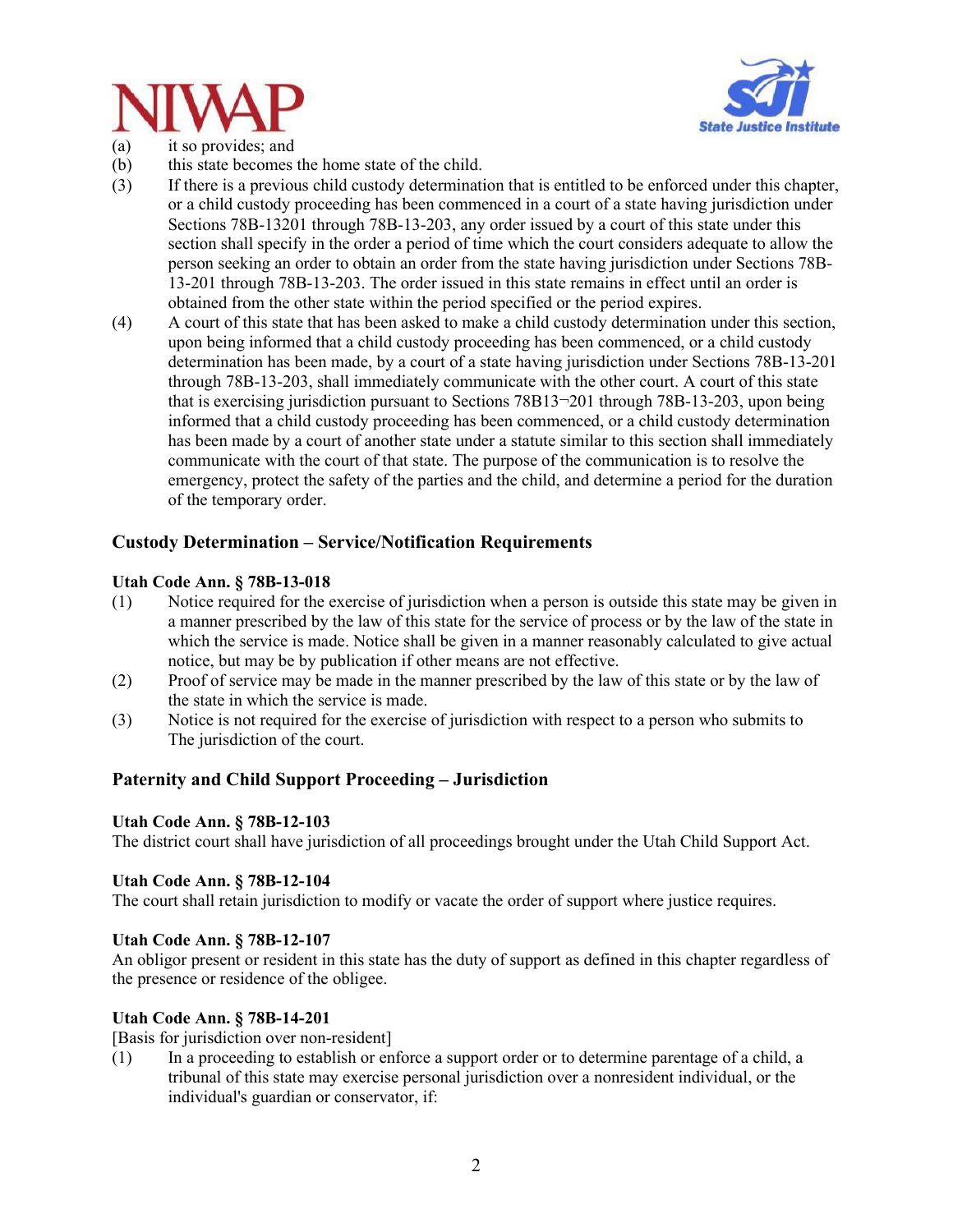



- (a) the individual is personally served with notice within this state;
- (b) the individual submits to the jurisdiction of this state by consent in a record, by entering a general appearance, or by filing a responsive document having the effect of waiving any contest to personal jurisdiction;
- (c) the individual resided with the child in this state;
- (d) the individual resided in this state and provided prenatal expenses or support for the child;
- (e) the child resides in this state as a result of the acts or directives of the individual;
- (f) the individual engaged in sexual intercourse in this state and the child may have been conceived by that act of intercourse;
- (g) the individual asserted parentage of a child in the putative father registry maintained in this state by the state registrar of vital records in the Department of Health pursuant to Title 78B, Chapter 6, Part 1, Utah Adoption Act; or
- (h) there is any other basis consistent with the constitutions of this state and the United States for the exercise of personal jurisdiction.
- (2) The bases of personal jurisdiction set forth in Subsection (1) or in any other law of this state may not be used to acquire personal jurisdiction for a tribunal of this state to modify a child support order of another state unless the requirements of Section 78B-14-611 are met, or, in the case of a foreign support order, unless the requirements of Section 78B-14-615 are met.

## **Utah Code Ann. § 78B-14-205**

[Continuing jurisdiction to modify child support order]

- (1) A tribunal of this state that has issued a child support order consistent with the law of this state has and shall exercise continuing, exclusive jurisdiction to modify its child support order if the order is the controlling order, and:
- (a) at the time of the filing of a request for modification, this state is the residence of the obligor, the individual obligee, or the child for whose benefit the support order is issued; or
- (b) even if this state is not the residence of the obligor, the individual obligee, or the child for whose benefit the support order is issued, the parties consent in a record or in open court that the tribunal of this state may continue to exercise jurisdiction to modify its order.
- (2) A tribunal of this state that has issued a child support order consistent with the law of this state may not exercise continuing, exclusive jurisdiction to modify the order if:
- (a) all of the parties who are individuals file consent in a record with the tribunal of this state that a tribunal of another state that has jurisdiction over at least one of the parties who is an individual or that is located in the state of residence of the child may modify the order and assume continuing, exclusive jurisdiction; or
- (b) its order is not the controlling order.
- (3) If a tribunal of another state has issued a child support order pursuant to the Uniform Interstate Family Support Act or a law substantially similar to the act, which modifies a child support order of a tribunal of this state, tribunals of this state shall recognize the continuing, exclusive jurisdiction of the tribunal of the other state.
- (4) A tribunal of this state that lacks continuing, exclusive jurisdiction to modify a child support order may serve as an initiating tribunal to request a tribunal of another state to modify a support order issued in that state.
- (5) A temporary support order issued ex parte or pending resolution of a jurisdictional conflict does not create continuing, exclusive jurisdiction in the issuing tribunal.

#### **Utah Code Ann. § 78B-14-206**

[Continuing jurisdiction to enforce child support order]

(1) A tribunal of this state that has issued a child support order consistent with the law of this state may serve as an initiating tribunal to request a tribunal of another state to enforce: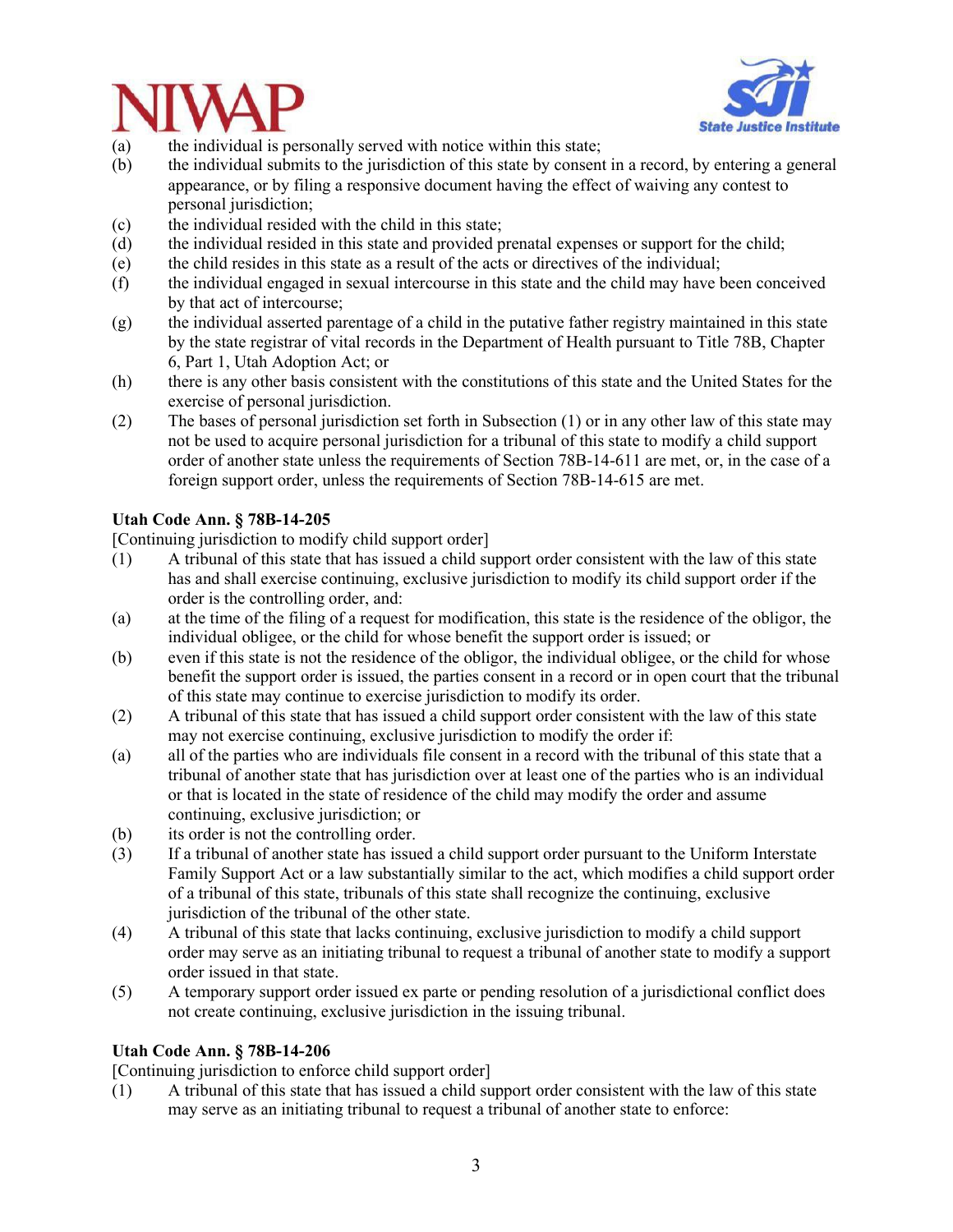



- (a) the order if the order is the controlling order and has not been modified by a tribunal of another state that assumed jurisdiction pursuant to the Uniform Interstate Family Support Act; or
- (b) a money judgment for arrears of support and interest on the order accrued before a determination that an order of a tribunal of another state is the controlling order.
- (2) A tribunal of this state having continuing jurisdiction over a support order may act as a responding tribunal to enforce the order.

# **Paternity and Child Support Proceeding – Service/Notification Requirements**

## **Utah Code Ann. § 78B-14-316**

- (1) The physical presence of a nonresident party who is an individual in a tribunal of this state is not required for the establishment, enforcement, or modification of a support order or the rendition of a judgment determining parentage of a child.
- (2) An affidavit, a document substantially complying with federally mandated forms, or a document incorporated by reference in any of them, which would not be excluded under the hearsay rule if given in person, is admissible in evidence if given under penalty of perjury by a party or witness residing outside this state.
- (3) A copy of the record of child support payments certified as a true copy of the original by the custodian of the record may be forwarded to a responding tribunal. The copy is evidence of facts asserted in it and is admissible to show whether payments were made.
- (4) Copies of bills for testing for parentage of a child, and for prenatal and postnatal health care of the mother and child, furnished to the adverse party at least 10 days before trial, are admissible in evidence to prove the amount of the charges billed and that the charges were reasonable, necessary, and customary.
- (5) Documentary evidence transmitted from outside this state to a tribunal of this state by telephone, telecopier, or other electronic means that do not provide an original record may not be excluded from evidence on an objection based on the means of transmission.
- (6) In a proceeding under this chapter, a tribunal of this state shall permit a party or witness residing outside this state to be deposed or to testify under penalty of perjury by telephone, audiovisual means, or other electronic means at a designated tribunal or other location. A tribunal of this state shall cooperate with other tribunals in designating an appropriate location for the deposition or testimony.
- (7) If a party called to testify at a civil hearing refuses to answer on the ground that the testimony may be self-incriminating, the trier of fact may draw an adverse inference from the refusal.
- (8) A privilege against disclosure of communications between spouses does not apply in a proceeding under this chapter.
- (9) The defense of immunity based on the relationship of husband and wife or parent and child does not apply in a proceeding under this chapter.
- (10) A voluntary acknowledgment of paternity, certified as a true copy, is admissible to establish parentage of the child.

# **Child Abuse/Neglect Proceeding – Jurisdiction**

#### **Utah Code Ann. § 78A-6-103**

Except as otherwise provided by law, the juvenile court has exclusive original jurisdiction in proceedings concerning a child who is an abused child, neglected child, or dependent child, as those terms are defined in Section 78A-6-105.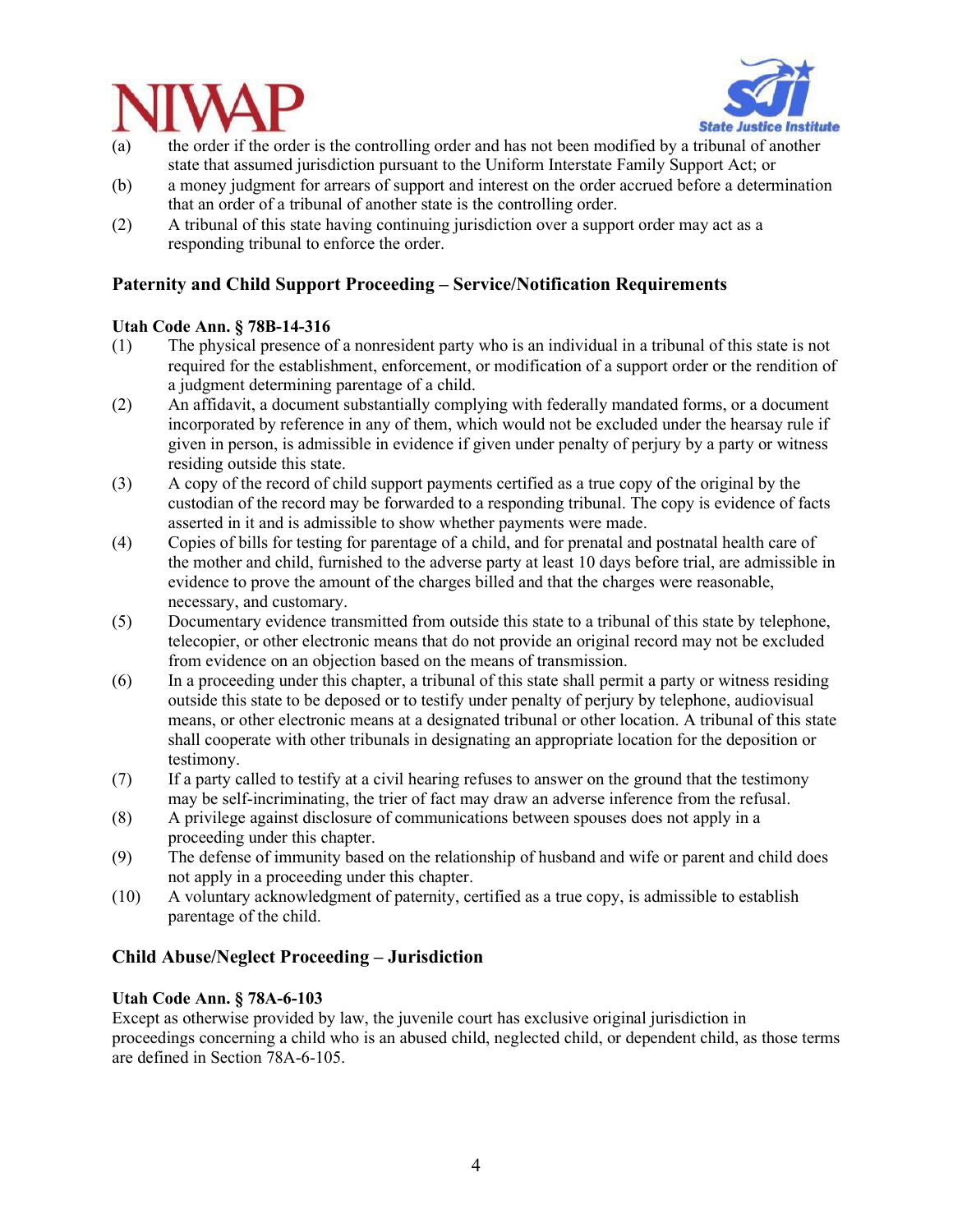



The district court or other court has concurrent jurisdiction with the juvenile court in establishing paternity and ordering testing for the purposes of establishing paternity, in accordance with Title 78B, Chapter 15, Utah Uniform Parentage Act, with regard to proceedings initiated under Part 3, Abuse, Neglect, and Dependency Proceedings, or Part 5, Termination of Parental Rights Act.

# **Child Abuse/Neglect Proceeding – Service/Notification Requirements**

## **Utah Code Ann. § 78A-6-310**

- (1) Upon the filing of a petition pursuant to Section 78A-6-304, the petitioner shall cause the petition and notice to be served on:
- (a) the guardian ad litem;
- (b) both parents and any guardian of the child; and
- (c) the child's foster parents.
- (2) The notice shall contain all of the following:
- (a) the name and address of the person to whom the notice is directed;
- (b) the date, time, and place of the hearing on the petition;
- (c) the name of the child on whose behalf the petition has been brought;
- (d) a statement that the parent or guardian to whom notice is given, and the child, are entitled to have an attorney present at the hearing on the petition, and that if the parent or guardian is indigent and cannot afford an attorney, and desires to be represented by an attorney, one will be provided; and
- (e) a statement that the parent or legal guardian is liable for the cost of support of the child in the protective custody, temporary custody, and custody of the division, and for legal counsel appointed for the parent or guardian under Subsection (2)(d), according to the parent's or guardian's financial ability.
- (3) Notice and a copy of the petition shall be served on all persons required to receive notice under Subsection (1) as soon as possible after the petition is filed and at least five days prior to the time set for the hearing.

#### **Utah Code Ann. § 78A-6-317(1)**

A child who is the subject of a juvenile court hearing, any person entitled to notice pursuant to Section 78A-6¬306 or 78A-6-310, preadoptive parents, foster parents, and any relative providing care for the child, are:

- (a) entitled to notice of, and to be present at, each hearing and proceeding held under this part, including administrative reviews; and
- (b) have a right to be heard at each hearing and proceeding described in Subsection (1)(a).

# **Divorce and Legal Separation – Jurisdiction**

#### **Utah Code Ann. § 78B-13-201**

- (1) Proceedings in divorce are commenced and conducted as provided by law for proceedings in civil causes, except as provided in this chapter.
- (2) The court may decree a dissolution of the marriage contract between the petitioner and respondent on the grounds specified in Subsection (3) in all cases where the petitioner or respondent has been an actual and bona fide resident of this state and of the county where the action is brought, or if members of the armed forces of the United States who are not legal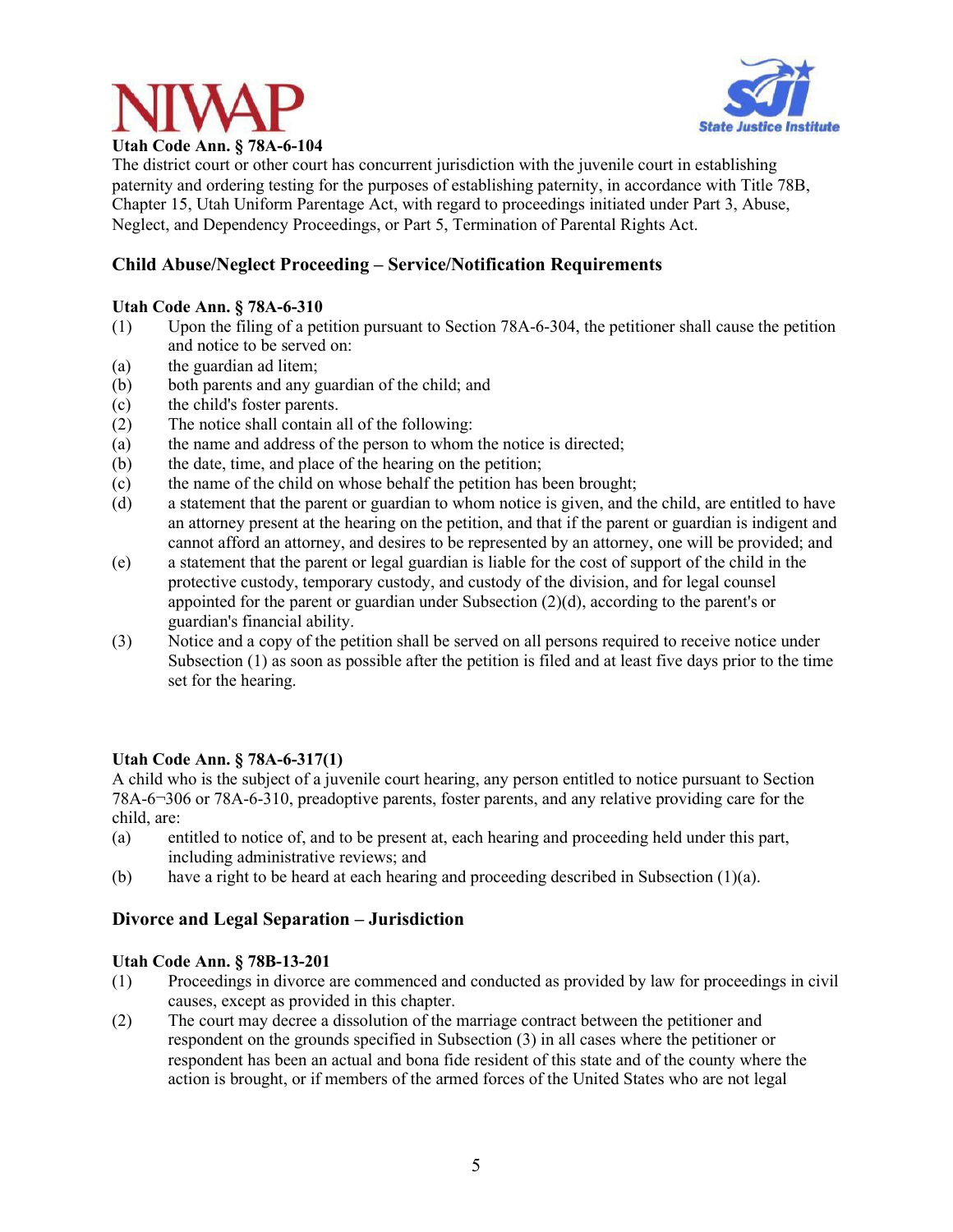



residents of this state, where the petitioner has been stationed in this state under military orders, for three months next prior to the commencement of the action.

# **Divorce and Legal Separation – Service/Notification Requirements**

There do not appear to be any specific service or notice rules under Chapter 3 of Title 30 of the Utah Code concerning "Divorce"—other than those set forth above in the general service rules.

# **Adoption Proceeding – Jurisdiction**

## **Utah Code Ann. § 78B-6-105**

(1) Adoption proceedings shall be commenced by filing a petition with the clerk of the district court either:

(a) in the district where the prospective adoptive parent resides;

- (b) if the prospective adoptive parent is not a resident of this state, in the district where:
- (i) the adoptee was born;

(ii) the adoptee resides on the day on which the petition is filed; or

(iii) a parent of the proposed adoptee resides on the day on which the petition is filed; or

(c) with the juvenile court as provided in Subsection 78A-6-103(1).

(2) All orders, decrees, agreements, and notices in the proceedings shall be filed with the clerk of the court where the adoption proceedings were commenced under Subsection (1).

- (3) A petition for adoption:
- (a) may be filed before the birth of a child;

(b) may be filed before or after the adoptee is placed in the home of the petitioner for the purpose of adoption; and

(c) shall be filed no later than 30 days after the day on which the adoptee is placed in the home of the petitioners for the purpose of adoption, unless:

(i) the time for filing has been extended by the court; or

(ii) the adoption is arranged by a child-placing agency in which case the agency may extend the filing time.

(4) (a) If a person whose consent for the adoption is required under Section 78B-6-120 or 78B-6-121 cannot be found within the state, the fact of the minor's presence within the state shall confer jurisdiction on the court in proceedings under this chapter as to such absent person, provided that due notice has been given in accordance with the Utah Rules of Civil Procedure.

(b) The notice may not include the name of:

(i) a prospective adoptive parent; or

(ii) an unmarried mother without her consent.

(5) Service of notice as provided in Subsection (6) shall vest the court with jurisdiction over the person served in the same manner and to the same extent as if the person served was served personally within the state.

(6) In the case of service outside the state, service completed not less than five days before the time set in the notice for appearance of the person served shall be sufficient to confer jurisdiction.

(7) Computation of periods of time not otherwise set forth in this section shall be made in accordance with the Utah Rules of Civil Procedure.

#### **Utah Code Ann. § 78B-6-112**

(1) A district court has jurisdiction to terminate parental rights in a child if the party who filed the petition is seeking to terminate parental rights in the child for the purpose of facilitating the adoption of the child.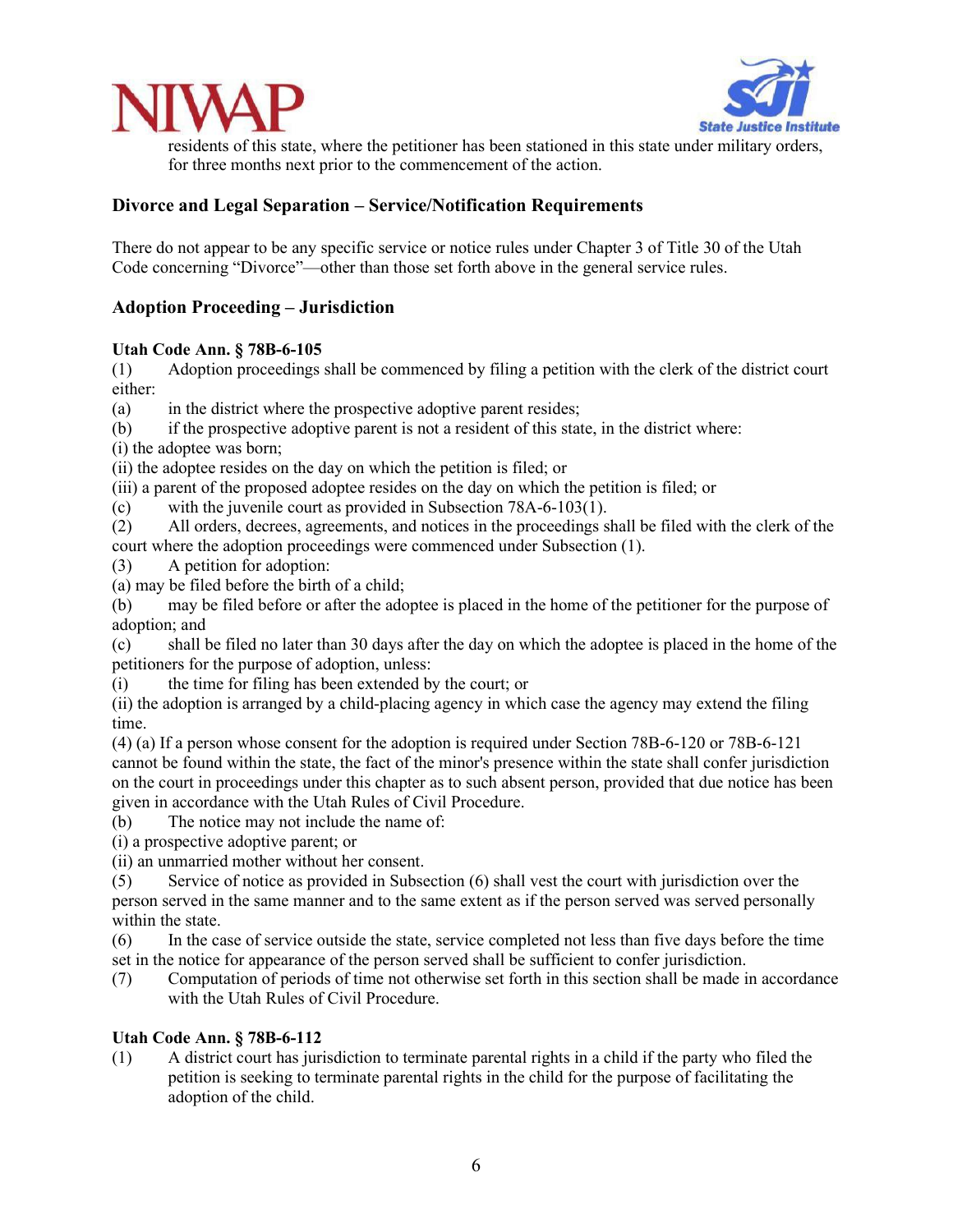



- (2) A petition to terminate parental rights under this section may be:
- (a) joined with a proceeding on an adoption petition; or
- (b) filed as a separate proceeding before or after a petition to adopt the child is filed.
- (3) A court may enter a final order terminating parental rights before a final decree of adoption is entered.
- (4)(a) Nothing in this section limits the jurisdiction of a juvenile court relating to proceedings to terminate parental rights as described in Section 78A-6-103.
- (b) This section does not grant jurisdiction to a district court to terminate parental rights in a child if the child is under the jurisdiction of the juvenile court in a pending abuse, neglect, dependency, or termination of parental rights proceeding.
- (5) The district court may terminate an individual's parental rights in a child if:
- (a) the individual executes a voluntary consent to adoption, or relinquishment for adoption, of the child, in accordance with:
- (i) the requirements of this chapter; or
- (ii) the laws of another state or country, if the consent is valid and irrevocable;
- (b) the individual is an unmarried biological father who is not entitled to consent to adoption, or relinquishment for adoption, under Section 78B-6-120 or 78B-6-121;
- (c) the individual:
- (i) received notice of the adoption proceeding relating to the child under Section 78B-6- 110; and
- (ii) failed to file a motion for relief, under Subsection 78B-6-110(6), within 30 days after the day on which the individual was served with notice of the adoption proceeding;
- (d) the court finds, under Section 78B-15-607, that the individual is not a parent of the child; or
- (e) the individual's parental rights are terminated on grounds described in Title 78A, Chapter 6, Part 5, Termination of Parental Rights Act, if terminating the individual's parental rights is in the best interests of the child.
- (6) The court shall appoint an indigent defense service provider, under Title 78B, Chapter 22, Indigent Defense Act, to represent a party who faces any action initiated by a private party under Title 78A, Chapter 6, Part 5, Termination of Parental Rights Act or whose parental rights are subject to termination under this section.
- (7) If a county incurs expenses in providing indigent defense services to an indigent individual facing any action initiated by a private party under Title 78A, Chapter 6, Part 5, Termination of Parental Rights Act or termination of parental rights under this section, the county may apply for reimbursement from the Utah Indigent Defense Commission under Section 78B-22-406.
- (8) A petition filed under this section is subject to the procedural requirements of this chapter.

# **Adoption Proceeding – Service/Notification Requirements**

#### **Utah Code Ann. § 78B-6-110**

- (1) (a) An unmarried biological father, by virtue of the fact that he has engaged in a sexual relationship with a woman:
- (i) is considered to be on notice that a pregnancy and an adoption proceeding regarding the child may occur; and
- (ii) has a duty to protect his own rights and interests.
- (b) An unmarried biological father is entitled to actual notice of a birth or an adoption proceeding with regard to his child only as provided in this section or Section 78B-6-110.5.
- (2) Notice of an adoption proceeding shall be served on each of the following persons:
- (a) any person or agency whose consent or relinquishment is required under Section 78B-6-120 or 78B6121, unless that right has been terminated by: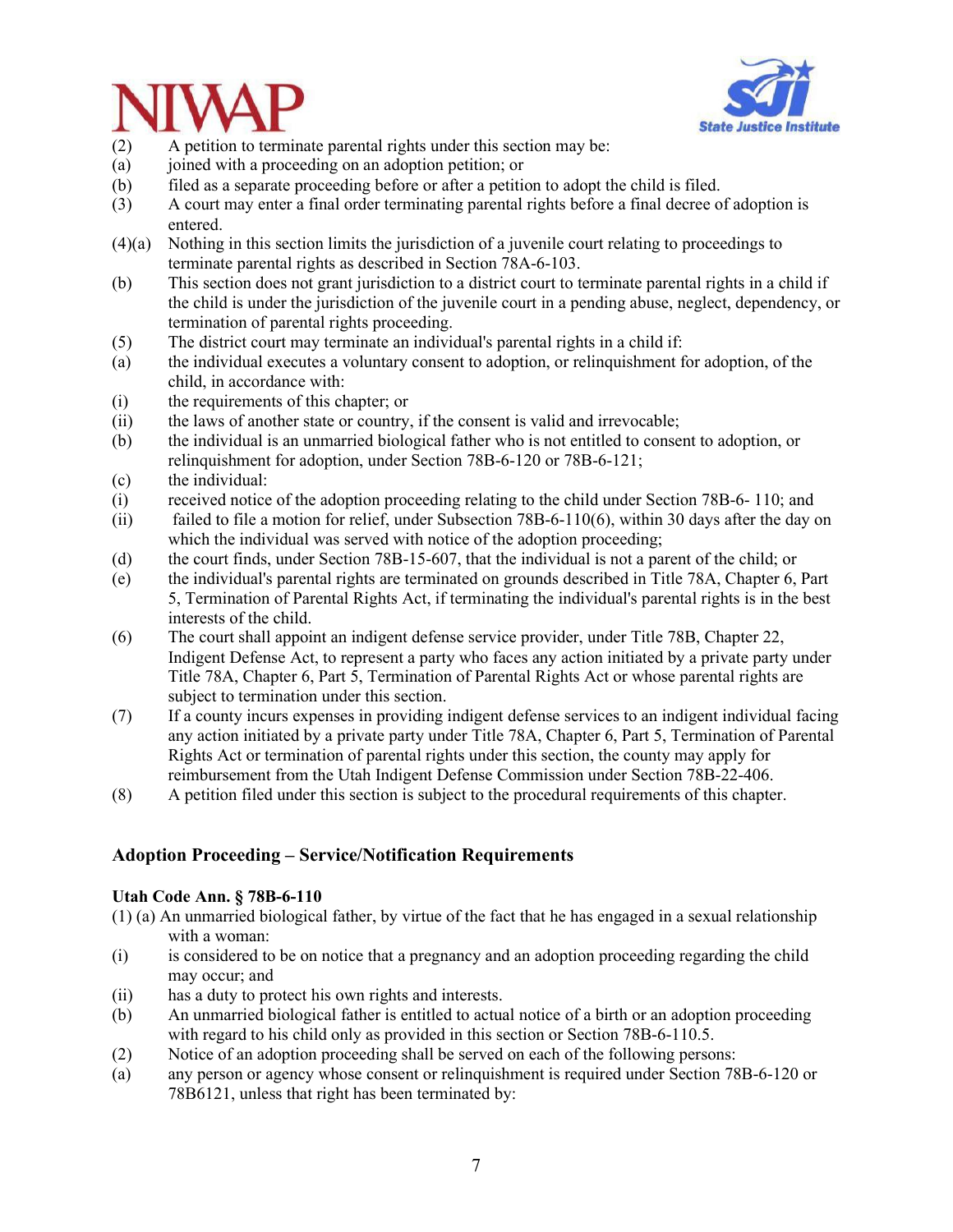



- ( i ) waiver;
- (ii) relinquishment;
- (iii) actual or implied consent; or
- (iv) judicial action;
- (b) any person who has initiated a paternity proceeding and filed notice of that action with the state registrar of vital statistics within the Department of Health, in accordance with Subsection (3);
- (c) any legally appointed custodian or guardian of the adoptee;
- (d) the petitioner's spouse, if any, only if the petitioner's spouse has not joined in the petition;
- (e) the adoptee's spouse, if any;
- (f) any person who, prior to the time the mother executes her consent for adoption or relinquishes the child for adoption, is recorded on the birth certificate as the child's father, with the knowledge and consent of the mother;
- (g) a person who is:
- (i) openly living in the same household with the child at the time the consent is executed or relinquishment made; and
- (ii) holding himself out to be the child's father; and
- (h) any person who is married to the child's mother at the time she executes her consent to the adoption or relinquishes the child for adoption, unless the court finds that the mother's spouse is not the child's father under Section 78B-15-607.
- (3) (a) In order to preserve any right to notice, an unmarried biological father shall, consistent with Subsection (3)(d):
- (i) initiate proceedings in a district court of Utah to establish paternity under Title 78B, Chapter 15, Utah Uniform Parentage Act; and
- (ii) file a notice of commencement of the proceedings described in Subsection  $(3)(a)(i)$  with the office of vital statistics within the Department of Health.
- (b) If the unmarried, biological father does not know the county in which the birth mother resides, he may initiate his action in any county, subject to a change in trial pursuant to Section 78B-3-307.
- (c) The Department of Health shall provide forms for the purpose of filing the notice described in Subsection  $(3)(a)(ii)$ , and make those forms available in the office of the county health department in each county.
- (d) When the state registrar of vital statistics receives a completed form, the registrar shall:
- (i) record the date and time the form was received; and
- (ii) immediately enter the information provided by the unmarried biological father in the confidential registry established by Subsection 78B-6-121(3)(c).
- (e) The action and notice described in Subsection (3)(a):
- (i) may be filed before or after the child's birth; and
- (ii) shall be filed prior to the mother's:
- (A) execution of consent to adoption of the child; or
- (B) relinquishment of the child for adoption.
- (4) Notice provided in accordance with this section need not disclose the name of the mother of the child who is the subject of an adoption proceeding.
- (5) The notice required by this section:
- (a) may be served at any time after the petition for adoption is filed, but may not be served on a birth mother before she has given birth to the child who is the subject of the petition for adoption;
- (b) shall be served at least 30 days prior to the final dispositional hearing;
- (c) shall specifically state that the person served shall fulfill the requirements of Subsection (6)(a) within 30 days after the day on which the person receives service if the person intends to intervene in or contest the adoption;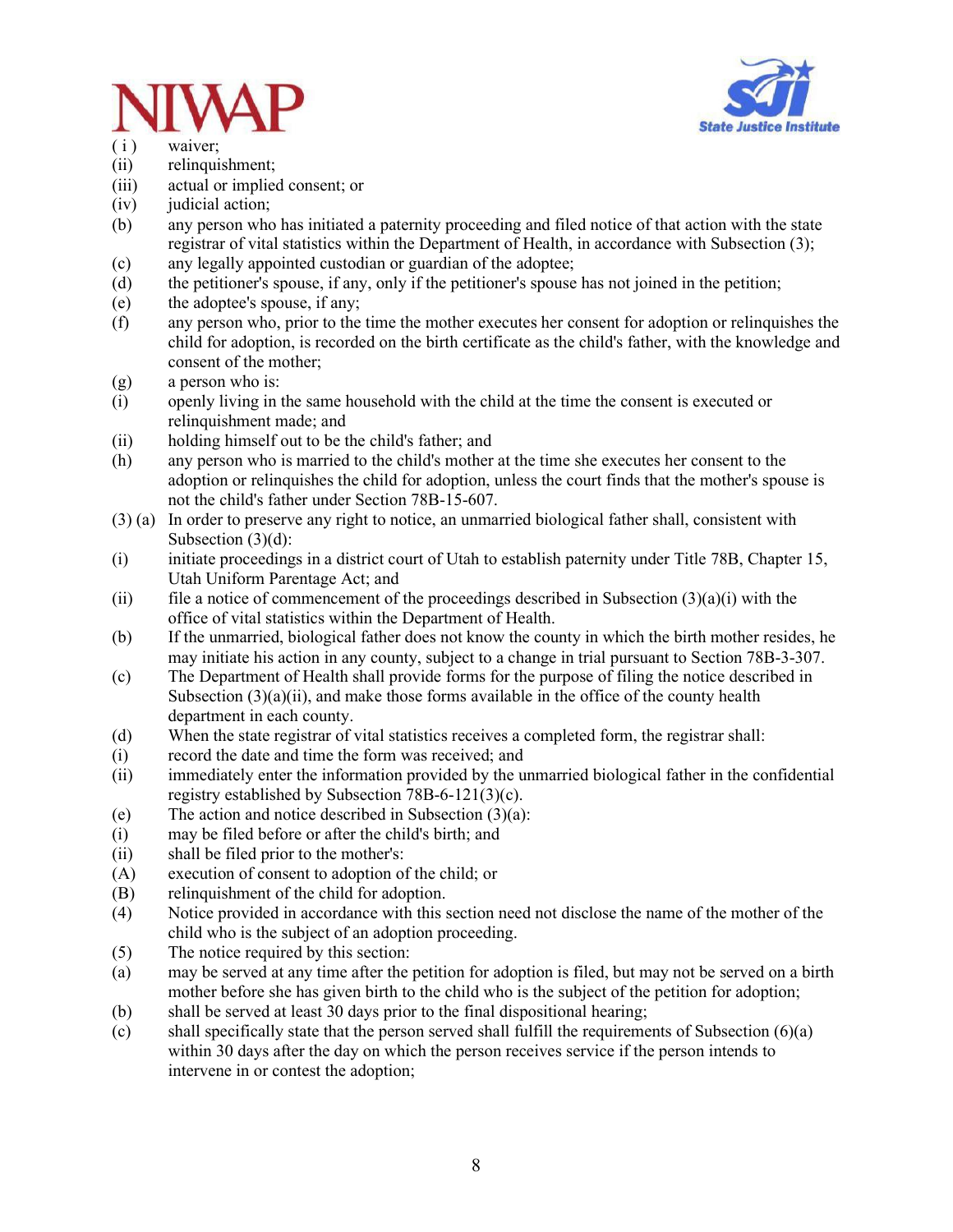



- (d) shall state the consequences, described in Subsection (6)(b), for failure of a person to file a motion for relief within 30 days after the day on which the person is served with notice of an adoption proceeding;
- (e) is not required to include, nor be accompanied by, a summons or a copy of the petition for adoption;
- (f) shall state where the person may obtain a copy of the petition for adoption; and
- (g) shall indicate the right to the appointment of counsel for a party whom the court determines is indigent and at risk of losing the party's parental rights.
- (6) (a) A person who has been served with notice of an adoption proceeding and who wishes to contest the adoption shall file a motion to intervene in the adoption proceeding:

(i) within 30 days after the day on which the person was served with notice of the adoption proceeding;

(ii) setting forth specific relief sought; and

(iii) accompanied by a memorandum specifying the factual and legal grounds upon which the motion is based.

(b) A person who fails to fully and strictly comply with all of the requirements described in Subsection  $(6)(a)$  within 30 days after the day on which the person was served with notice of the adoption proceeding:

- (i) waives any right to further notice in connection with the adoption;
- (ii) forfeits all rights in relation to the adoptee; and
- (iii) is barred from thereafter bringing or maintaining any action to assert any interest in the adoptee.
- (7) Service of notice under this section shall be made as follows:
	- (a) (i) Subject to Subsection (5)(e), service on a person whose consent is necessary under Section 78B¬6120 or 78B-6-121 shall be in accordance with the provisions of the Utah Rules of Civil Procedure.

(ii) If service of a person described in Subsection  $(7)(a)(i)$  is by publication, the court shall designate the content of the notice regarding the identity of the parties.

(iii) The notice described in this Subsection (7)(a) may not include the name of a person seeking to adopt the adoptee.

(b) (i) Except as provided in Subsection  $(7)(b)(ii)$  to any other person for whom notice is required under this section, service by certified mail, return receipt requested, is sufficient.

(ii) If the service described in Subsection  $(7)(b)(i)$  cannot be completed after two attempts, the court may issue an order providing for service by publication, posting, or by any other manner of service.

- (c) Notice to a person who has initiated a paternity proceeding and filed notice of that action with the state registrar of vital statistics in the Department of Health in accordance with the requirements of Subsection (3), shall be served by certified mail, return receipt requested, at the last address filed with the registrar.
- (8) The notice required by this section may be waived in writing by the person entitled to receive notice.
- (9) Proof of service of notice on all persons for whom notice is required by this section shall be filed with the court before the final dispositional hearing on the adoption.
- (10) Notwithstanding any other provision of law, neither the notice of an adoption proceeding nor any process in that proceeding is required to contain the name of the person or persons seeking to adopt the adoptee.
- (11) Except as to those persons whose consent to an adoption is required under Section 78B-6-120 or 78B-6121, the sole purpose of notice under this section is to enable the person served to:
	- (a) intervene in the adoption; and
	- (b) present evidence to the court relevant to the best interest of the child.